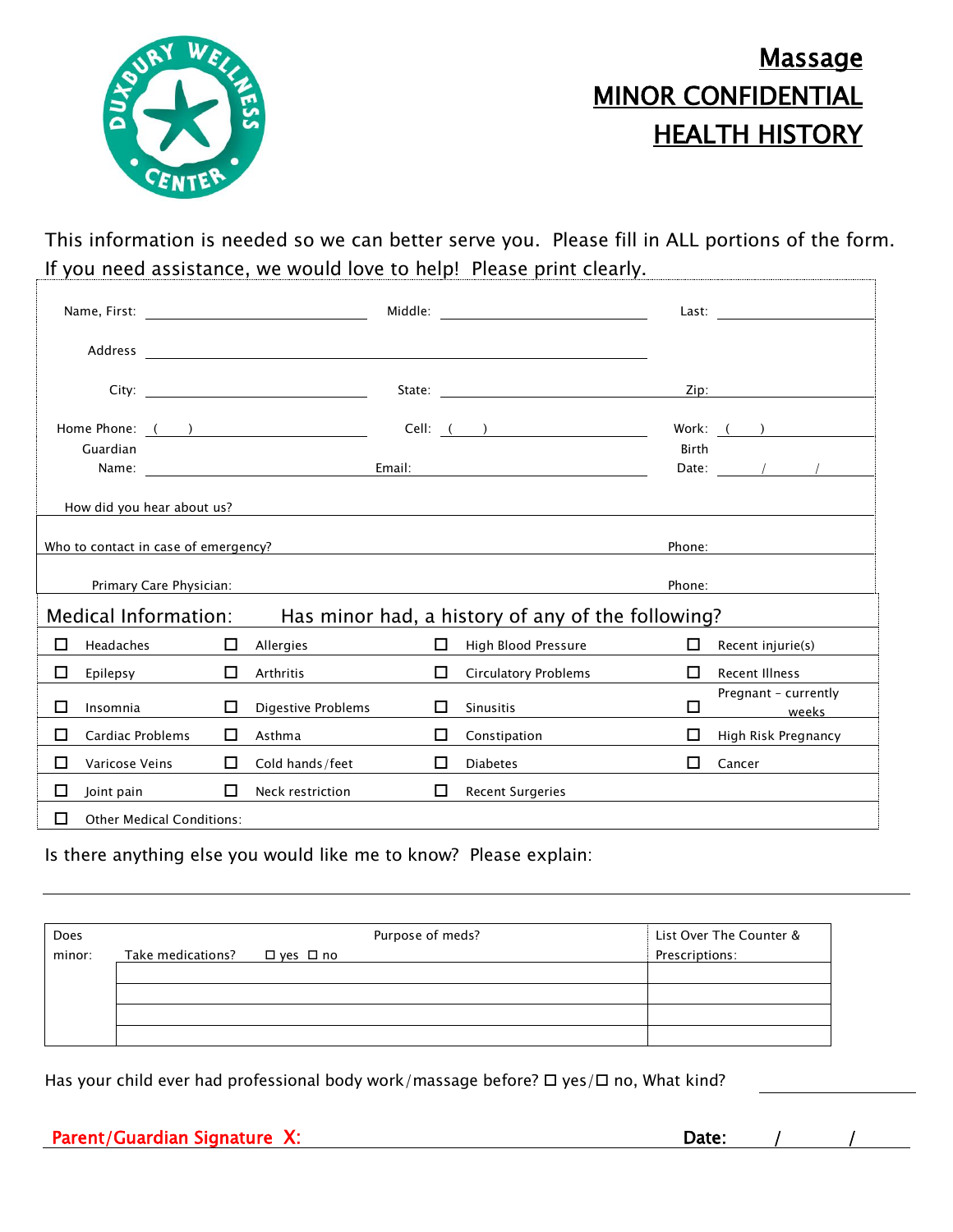

# Massage MINOR CONFIDENTIAL HEALTH HISTORY

### **Please explain why are you here?**

|                                                                                           | When did this issue/injury begin? |  |  |  |
|-------------------------------------------------------------------------------------------|-----------------------------------|--|--|--|
| Have you ever had similar concerns in the past? $\square$ No $\square$ Yes, If Yes, When? |                                   |  |  |  |

### **Use diagrams to indicate pain or numbness.**



| . .<br><br>- - |
|----------------|
|----------------|